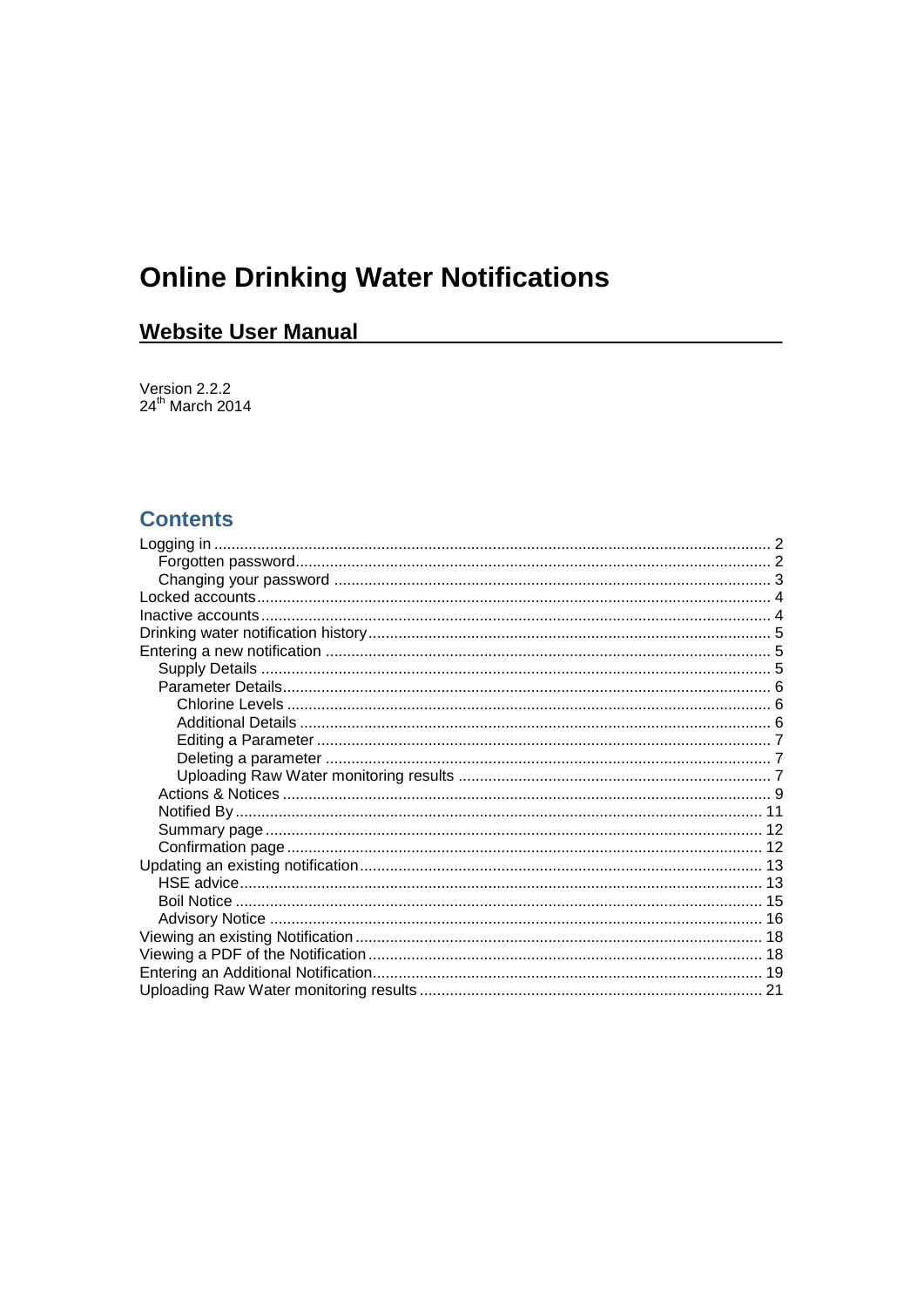# <span id="page-1-0"></span>Logging in

To access the Online Drinking Water Notifications website you will first need to login. The login screen will be similar to the form shown below.

| <b>Environmental Protection Agency</b>                                           |                             |                                     |               |                                         |                                  | Home News & events Videos EPA maps FAQ Site map<br><b>Search</b> |
|----------------------------------------------------------------------------------|-----------------------------|-------------------------------------|---------------|-----------------------------------------|----------------------------------|------------------------------------------------------------------|
| Ireland's<br><b>Environment</b>                                                  | Licensing and<br>Permitting |                                     | Enforcement   | Monitoring and<br>Assessment            | Research and<br><b>Education</b> | Publications and<br><b>Downloads</b>                             |
| Drinking Water Notifications by Irish Water under the Drinking Water Regulations |                             |                                     |               |                                         |                                  |                                                                  |
|                                                                                  |                             | User login<br>(All fields required) |               |                                         |                                  |                                                                  |
|                                                                                  |                             | Region:                             | Please Select |                                         | $\overline{\phantom{a}}$         |                                                                  |
|                                                                                  |                             | Username:                           |               |                                         |                                  |                                                                  |
|                                                                                  |                             | Password:                           | Login         |                                         |                                  |                                                                  |
|                                                                                  |                             |                                     |               | Forgot my Password   Change my password |                                  |                                                                  |

Select your *Region* and enter your *Username* and *Password*. Then click the *Login* button.

Failing to login three consecutive times will result in your account being locked (see below).

### <span id="page-1-1"></span>Forgotten password

If you have forgotten your account password then the password can be emailed to you. Click the *Forgot my password* link.

Select your *Region* and enter your *Username*.

Enter an *Email address* where the new password is to be sent.

Click the *Submit* button.

A new password will be created for your account and will be emailed to you shortly.

| $\frac{80}{3}$<br><b>Environmental Protection Agency</b> |                                                                      |                                                                                                                 |                              |                                  | Home News & events Videos EPA maps FAQ Site map<br><b>Search</b> |
|----------------------------------------------------------|----------------------------------------------------------------------|-----------------------------------------------------------------------------------------------------------------|------------------------------|----------------------------------|------------------------------------------------------------------|
| Ireland's<br>Environment                                 | Licensing and<br>Permitting                                          | Enforcement                                                                                                     | Monitoring and<br>Assessment | Research and<br><b>Education</b> | Publications and<br><b>Downloads</b>                             |
|                                                          | (All fields required)                                                | Drinking Water Notifications by Irish Water under the Drinking Water Regulations<br><b>Request new password</b> |                              |                                  |                                                                  |
|                                                          | Region:                                                              | Please Select                                                                                                   |                              | ۰                                |                                                                  |
|                                                          | Username:<br>Email address for the<br>new password to be<br>sent to: |                                                                                                                 |                              |                                  |                                                                  |
|                                                          |                                                                      | Cancel                                                                                                          | Submit                       |                                  |                                                                  |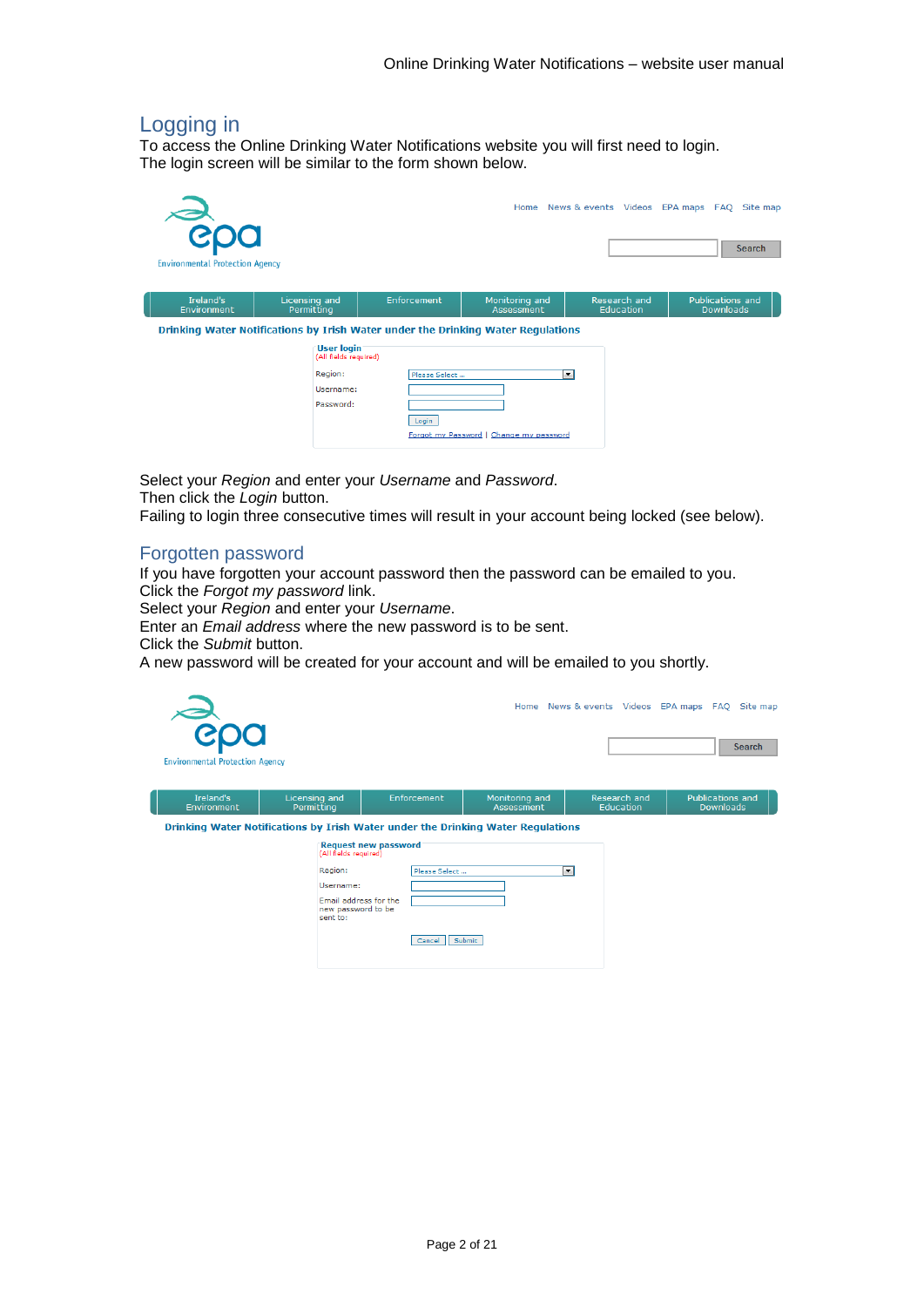### <span id="page-2-0"></span>Changing your password

If you wish to change your password you can do so by clicking the *Change my password* link.

| <b>Popo</b><br><b>Environmental Protection Agency</b> |                                                                                                                                       |               |                                          |                           | Home News & events Videos EPA maps FAQ Site map<br><b>Search</b> |
|-------------------------------------------------------|---------------------------------------------------------------------------------------------------------------------------------------|---------------|------------------------------------------|---------------------------|------------------------------------------------------------------|
| Ireland's<br>Environment                              | Licensing and<br>Permitting                                                                                                           | Enforcement   | Monitoring and<br>Assessment             | Research and<br>Education | Publications and<br><b>Downloads</b>                             |
|                                                       | <b>Change password</b><br>(All fields required)<br>Region:<br>Username:<br>Old Password:<br>New Password:<br>Confirm New<br>Password: | Please Select | $\blacktriangledown$<br>Submit<br>Cancel |                           |                                                                  |

Select your *Region* and enter your *Username*. Enter your *Old password*.

Enter your *New password* and *Confirm new password*.

Note: New passwords must conform to a minimum complexity standard.

The new password must be 8 characters in length and must contain at least 3 of the following 4 character groups:

- Uppercase characters (A-z)
- Lowercase characters (a-z)
- Numerals (0-9)
- Non-alphabetic characters such as !, \$, # or %

When you have entered all necessary details click the *Submit* button. You can now login with your new password.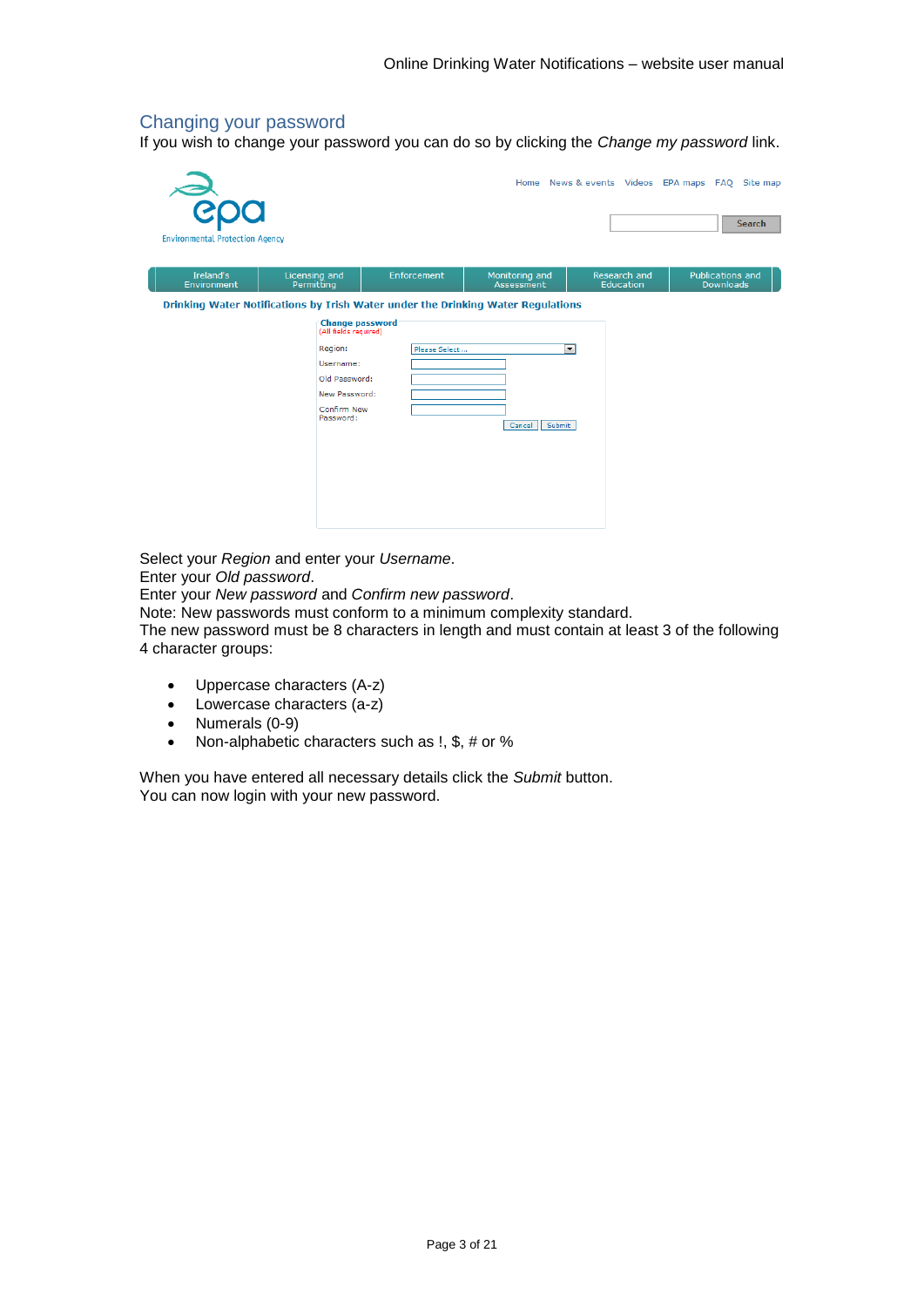# <span id="page-3-0"></span>Locked accounts

If you enter incorrect login details three consecutive times then your account will become locked.

If your account becomes locked you will need to request to have it unlocked by the EPA. Enter an *Email address* where the unlocked account details are to be sent.

Click the *Request Account Unlock* button.

The EPA will be automatically notified of the request and will respond to you via an email when the account has been unlocked. You can then login as normal.



# <span id="page-3-1"></span>Inactive accounts

If your account becomes inactive you will need to contact the EPA administrator.

| <b>Environmental Protection Agency</b> |                                            |                       |                                                                                                                          |                           | Home News & events Videos EPA maps FAQ Site map<br>Search |
|----------------------------------------|--------------------------------------------|-----------------------|--------------------------------------------------------------------------------------------------------------------------|---------------------------|-----------------------------------------------------------|
| Ireland's<br>Environment               | Licensing and<br>Permitting                | Enforcement           | Monitoring and<br>Assessment                                                                                             | Research and<br>Education | Publications and<br><b>Downloads</b>                      |
|                                        |                                            |                       | Drinking Water Notifications by Irish Water under the Drinking Water Regulations                                         |                           |                                                           |
|                                        | <b>User login</b><br>(All fields required) |                       |                                                                                                                          |                           |                                                           |
|                                        | Region:                                    | <b>Wexford County</b> |                                                                                                                          | ┳⊧                        |                                                           |
|                                        | Username:                                  | wexfordcoco           |                                                                                                                          |                           |                                                           |
|                                        | Password:                                  |                       | ×                                                                                                                        |                           |                                                           |
|                                        |                                            | Login                 |                                                                                                                          |                           |                                                           |
|                                        |                                            |                       | Forgot my Password   Change my password<br>Warning - Inactive account. Please contact the EPA Admin for more infomation. |                           |                                                           |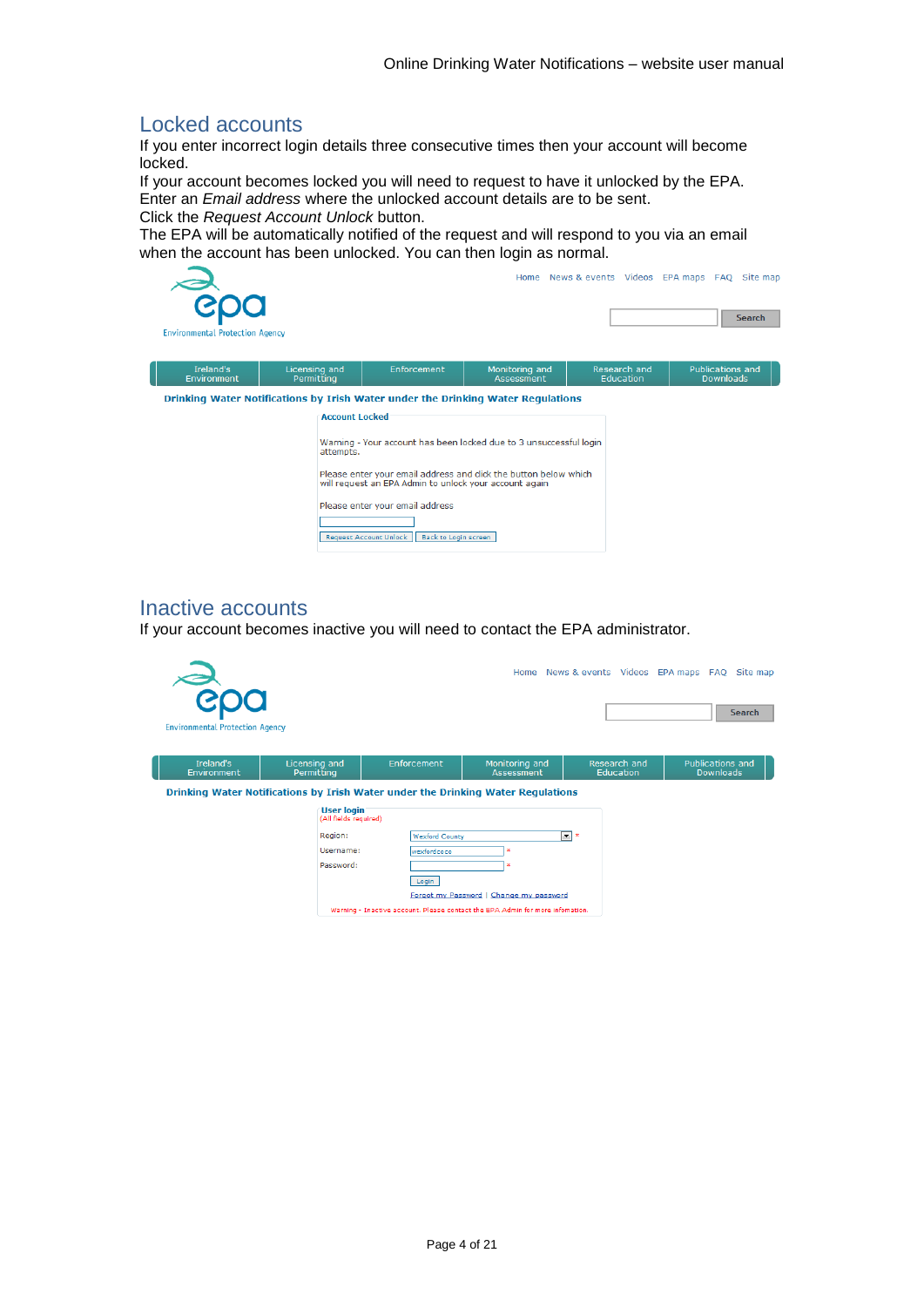# <span id="page-4-0"></span>Drinking water notification history

After successfully logging in the *Drinking water notification history* page will be displayed.

| <b>Environmental Protection Agency</b>                                                                             |                        |                                 |                          |                      |                                                                                                                                                                                                                                                                                                                                                                                                                                                                                                                                                                                                                                                                                                                                                                                                                                                                  | Home News & events Videos EPA maps FAQ Site map |                          |               |                                             | Search |
|--------------------------------------------------------------------------------------------------------------------|------------------------|---------------------------------|--------------------------|----------------------|------------------------------------------------------------------------------------------------------------------------------------------------------------------------------------------------------------------------------------------------------------------------------------------------------------------------------------------------------------------------------------------------------------------------------------------------------------------------------------------------------------------------------------------------------------------------------------------------------------------------------------------------------------------------------------------------------------------------------------------------------------------------------------------------------------------------------------------------------------------|-------------------------------------------------|--------------------------|---------------|---------------------------------------------|--------|
| Ireland's<br>Environment                                                                                           |                        | Licensing and<br>Permitting     | Enforcement              |                      | Monitoring and<br>Assessment                                                                                                                                                                                                                                                                                                                                                                                                                                                                                                                                                                                                                                                                                                                                                                                                                                     | Research and<br>Education                       |                          |               | <b>Publications and</b><br><b>Downloads</b> |        |
| You are here: Drinking Water Notification History                                                                  |                        |                                 |                          |                      |                                                                                                                                                                                                                                                                                                                                                                                                                                                                                                                                                                                                                                                                                                                                                                                                                                                                  |                                                 |                          |               |                                             | Logout |
| Please contact your inspector with any queries or, alternatively, email: drinkingwater@epa.ie.<br>Filter by Status |                        | Show both open and closed files |                          | Filter by File Type  | The Drinking Water Notification History page for your region lists all open and closed notification files with the exception of files recently<br>opened on foot of a complaint, an EPA audit or EPA observation. Contact drinkingwater@epa.ie for a complete list of files. All new<br>notifications should be entered via this system. Notifications for an exceedance on a supply that already has a file open below for that<br>parameter should be added by editing the file from the list file below via the ODWNS. From 1st January 2014 any reference to a sanitary<br>authority or a water services authority is a reference to Irish Water in accordance with Section 7 of the Water Services (No.2) Act 2013. More<br>information on how to use the system and notify exceedances is available at http://www.epa.ie/water/dw/.<br>Show all file types |                                                 | $\overline{\phantom{0}}$ |               | Total open files:<br>Total closed files:    |        |
| <b>Supply Name</b>                                                                                                 | <b>Supply Code</b>     | <b>Sample Date</b>              | <b>Notification Date</b> | <b>EPA Reference</b> | <b>Parameter</b>                                                                                                                                                                                                                                                                                                                                                                                                                                                                                                                                                                                                                                                                                                                                                                                                                                                 |                                                 | <b>Notice</b>            | <b>Status</b> | <b>File Type</b>                            |        |
| <b>Bunclody</b>                                                                                                    | 3300PUB1425 12/07/2010 |                                 | 23/07/2010               | DW2010/83            | Aluminium                                                                                                                                                                                                                                                                                                                                                                                                                                                                                                                                                                                                                                                                                                                                                                                                                                                        |                                                 | N/A                      | Open          | Reg 10(2)                                   |        |
| Clonroche                                                                                                          | 3300PUB1452 30/08/2012 |                                 | 30/08/2012               | DW2012/136           | E. coli                                                                                                                                                                                                                                                                                                                                                                                                                                                                                                                                                                                                                                                                                                                                                                                                                                                          |                                                 | Boil                     | Open          | Rea 9(1)(c)                                 |        |
| Enniscorthy                                                                                                        | 3300PUB1491 01/01/1900 |                                 | 10/10/2011               | DW2011/127           |                                                                                                                                                                                                                                                                                                                                                                                                                                                                                                                                                                                                                                                                                                                                                                                                                                                                  |                                                 | N/A                      | Open          | <b>EPA Audit</b>                            |        |
| Enniscorthy                                                                                                        | 3300PUB1491 16/10/2013 |                                 | 16/10/2013               | DW2013/112           | Coliform Bacteria                                                                                                                                                                                                                                                                                                                                                                                                                                                                                                                                                                                                                                                                                                                                                                                                                                                |                                                 | N/A                      | Open          | $Req$ $9(1)(c)$                             |        |
| Fardystown                                                                                                         | 3300PUB1497 12/03/2012 |                                 | 12/03/2012               | DW2012/44            |                                                                                                                                                                                                                                                                                                                                                                                                                                                                                                                                                                                                                                                                                                                                                                                                                                                                  |                                                 | N/A                      | Open          |                                             |        |
|                                                                                                                    |                        |                                 |                          |                      |                                                                                                                                                                                                                                                                                                                                                                                                                                                                                                                                                                                                                                                                                                                                                                                                                                                                  |                                                 |                          |               | <b>EPA Audit</b>                            |        |

View Edit New Export

From this page you can view details of previous notifications, edit particular details of an existing notification or create a new notification.

You can sort the grid by a particular column by clicking on the column title.

By default this page will list both open and closed files and all file types. You can change this by changing the value of the *Filter by Status* dropdown list (Open & closed, open only or closed only).

You can also change the file types that are being displayed by changing the value of the *Filter by File Type* dropdown list (All, Regulation only, Complaint only, EPA Audit only or EPA Observation only)

A total number of open and closed files are also displayed to the right of this filter.

You can export the list of files being displayed in the grid by clicking on the *Export* button. This will prompt you to save the downloaded list as a .csv file which can be opened in Excel. It is recommended that you first save the csv to your computer before opening it.

# <span id="page-4-1"></span>Entering a new notification

To enter a new notification, click the *New* button on the notification history page. The add notification page will be shown. The notification is entered in a number of steps. Clicking *Next* will move to the next step. Clicking *Back* will return to the previous step. The first step involves entering supply details and parameter details for the new notification.

### <span id="page-4-2"></span>Supply Details

Enter the supply details as follows: Select the *Supply name* from the dropdown list. The *Supply code* and *Population served* will be automatically shown. Enter the *Population affected* (This cannot be greater than the population served). You can also set the *Population affected* to be the same as the *Population served* by clicking the *Copy from population served* button.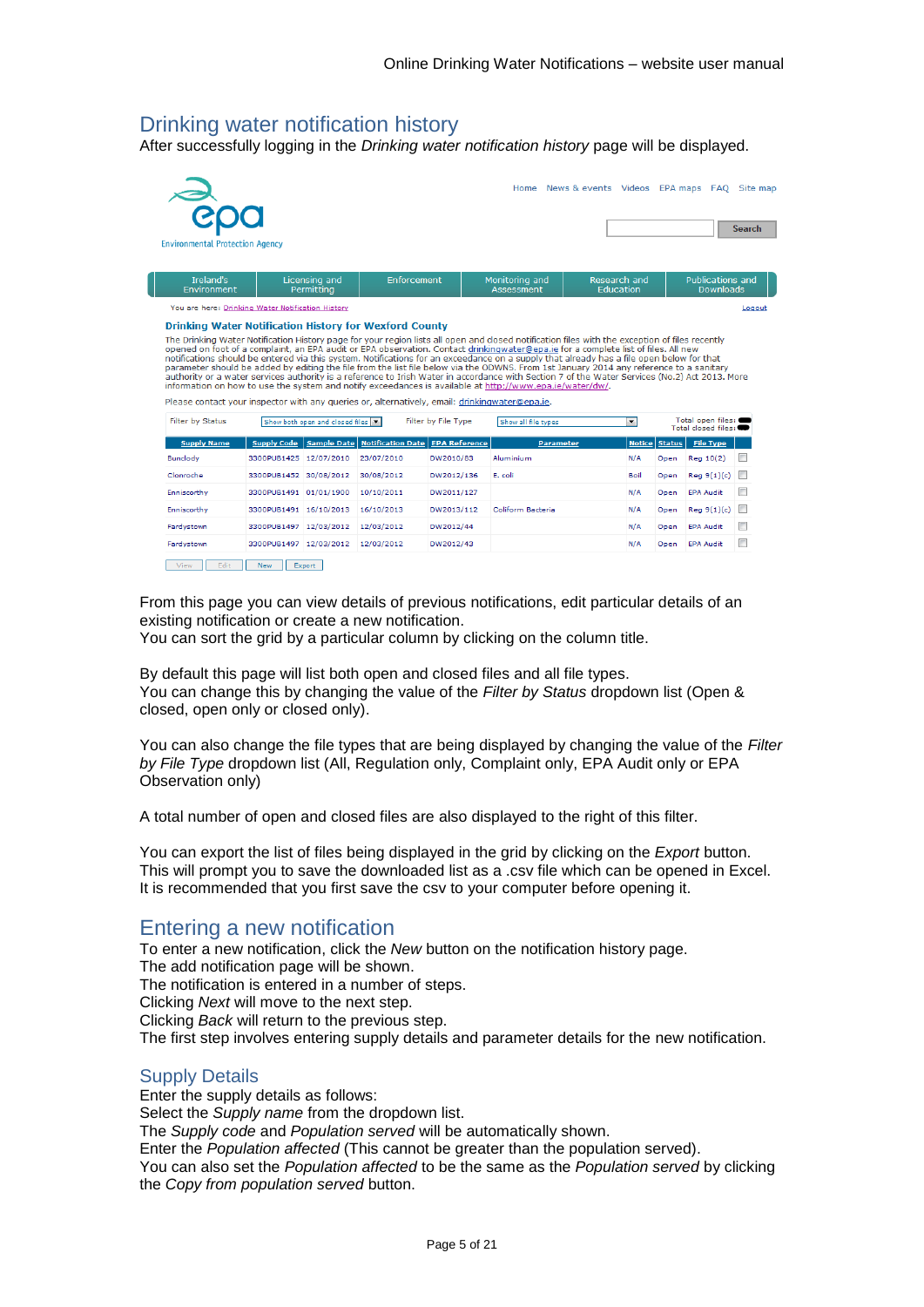Select the *Sample date*. Select the *Sample Type* – This can be one of the following: Audit, Check, Operational or Investigative. Enter the *Sample location* (Maximum of 250 characters). Select the *Source water type* from the dropdown list. Enter a *Source water name or names*.

| <b>Supply Details</b>         |                                   |
|-------------------------------|-----------------------------------|
| All Fields Required           |                                   |
| Region                        | <b>Wexford County</b>             |
| Supply name                   | Please Select<br>▼                |
| Supply code                   |                                   |
| Population served             |                                   |
| Population affected (numeric) | 이슈<br>Copy from population served |
| Sample date                   | 28/01/2014 V                      |
| Sample type                   | Please Select ▼                   |
| Sample location               |                                   |
|                               | 250 Characters Remaining          |
| Source water type             | Please Select ▼                   |
| Source water name(s)          |                                   |

### <span id="page-5-0"></span>Parameter Details

At least one parameter must be added to a notification before it can be submitted to the EPA. To add a parameter, fill in the fields in the parameter section as follows:

Select the relevant parameter from the *Parameter* dropdown list. ("Inadequate disinfection", "Precautionary – no exceedance confirmed" and "Other" are included in the parameter dropdown list)

When a parameter is selected, the parameter *Limit* range will be displayed e.g. 0 – 100. The Parameter *Units* will also be displayed.

Enter a numeric result into the *Result* field.

If applicable check the *Exceeded In last 12 months* checkbox.

Enter *Recent details of raw water*.

Click the *"Add this parameter…"* button to tabulate the parameter details you have just entered.

The parameter details should appear in a grid below the *"Add this parameter…"* button. Proceed by clicking *Next*, or, alternatively, enter details of a second parameter if required. The *"Add this parameter…"* button must be clicked after details are entered for each parameter in a multi-parameter notification (e.g. E.coli and Coliform Bacteria).

#### Multiple Parameters

In most instances only one parameter can be added to a notification.

There are some exceptions to this rule for particular groups of parameters whereby more than one parameter of the same group can be added to the notification.

Currently, these groups are Microbiological, Metal and Pesticide parameters.

#### <span id="page-5-1"></span>Chlorine Levels

If a parameter is selected that requires information to be filled in regarding Chlorine Levels then the *Chlorine Levels* field will be enabled and will also be a required field. If not enabled this field can be ignored.

#### <span id="page-5-2"></span>Additional Details

If a parameter is selected that requires additional details to be filled in then the following fields will be enabled: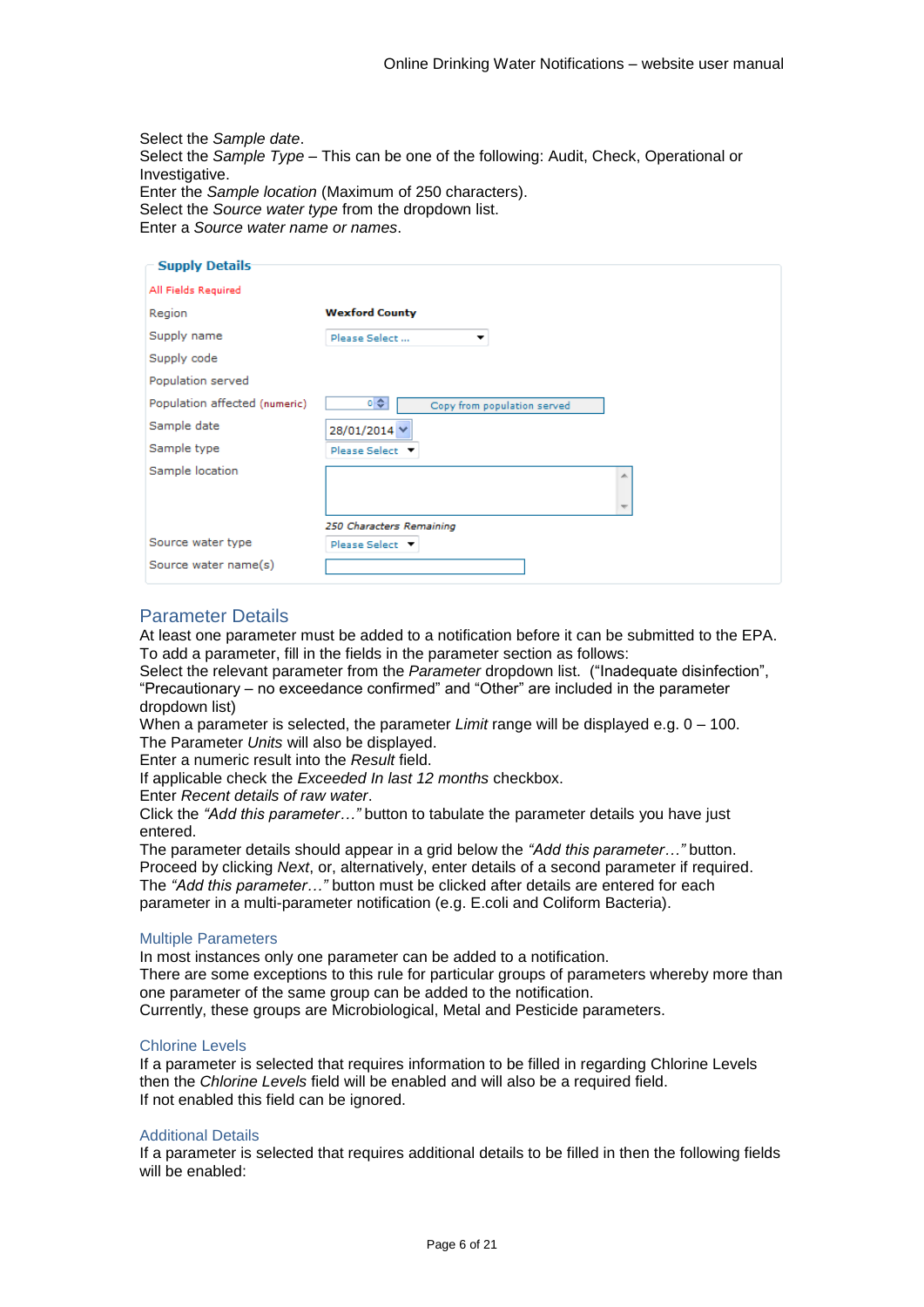*Chlorine monitor alarm* (Yes/No) *Duty & standby chlorine dosing* (Yes/No) *Flow proportional dosing* (Yes/No) *Dosing linked to chlorine residual* (Yes/No) *Contact time (mg.min/litre) –* required field Parameters such as "Other", "Inadequate Disinfection" and "N/A" will require completion of the above chlorination fields also.

Note: Clicking on *"More Info"* for explanatory text on disinfection contact time provides the following information:

The World Health Organisation guidelines recommendation of 30 minutes contact time at a minimum of 0.5 mg/l free residual chlorine (i.e Ct value of 15mg.min/litre) must be achieved in all supplies before water is supplied to consumers. This Ct value is arrived at by multiplying the chlorine concentration (C) at the end of contact time by the effective contact time (t) value (in the absence of site specific Ct calculation). See [EPA Disinfection Manual](http://www.epa.ie/pubs/advice/drinkingwater/watertreatmentmanualdisinfection.html) for method of calculation.

### <span id="page-6-0"></span>Editing a Parameter

To edit a parameter that has already been added:

Select the parameter in the grid by clicking the checkbox beside the parameter. Click the *Edit* button.

The parameter will be removed from the grid and all its details will be displayed again in the relevant fields above the grid.

Change the parameter details as necessary and click the "Add this parameter…" button again to add the parameter to the grid.

#### <span id="page-6-1"></span>Deleting a parameter

To delete a parameter that has already been added: Select the parameter in the grid by clicking the checkbox. Click the *Delete* button. The parameter will be removed from the grid.

### <span id="page-6-2"></span>Uploading Raw Water monitoring results

If you wish to upload an Excel file containing Raw Water monitoring results then this can be done either at the end of submitting your notification or at a later date by editing the notification.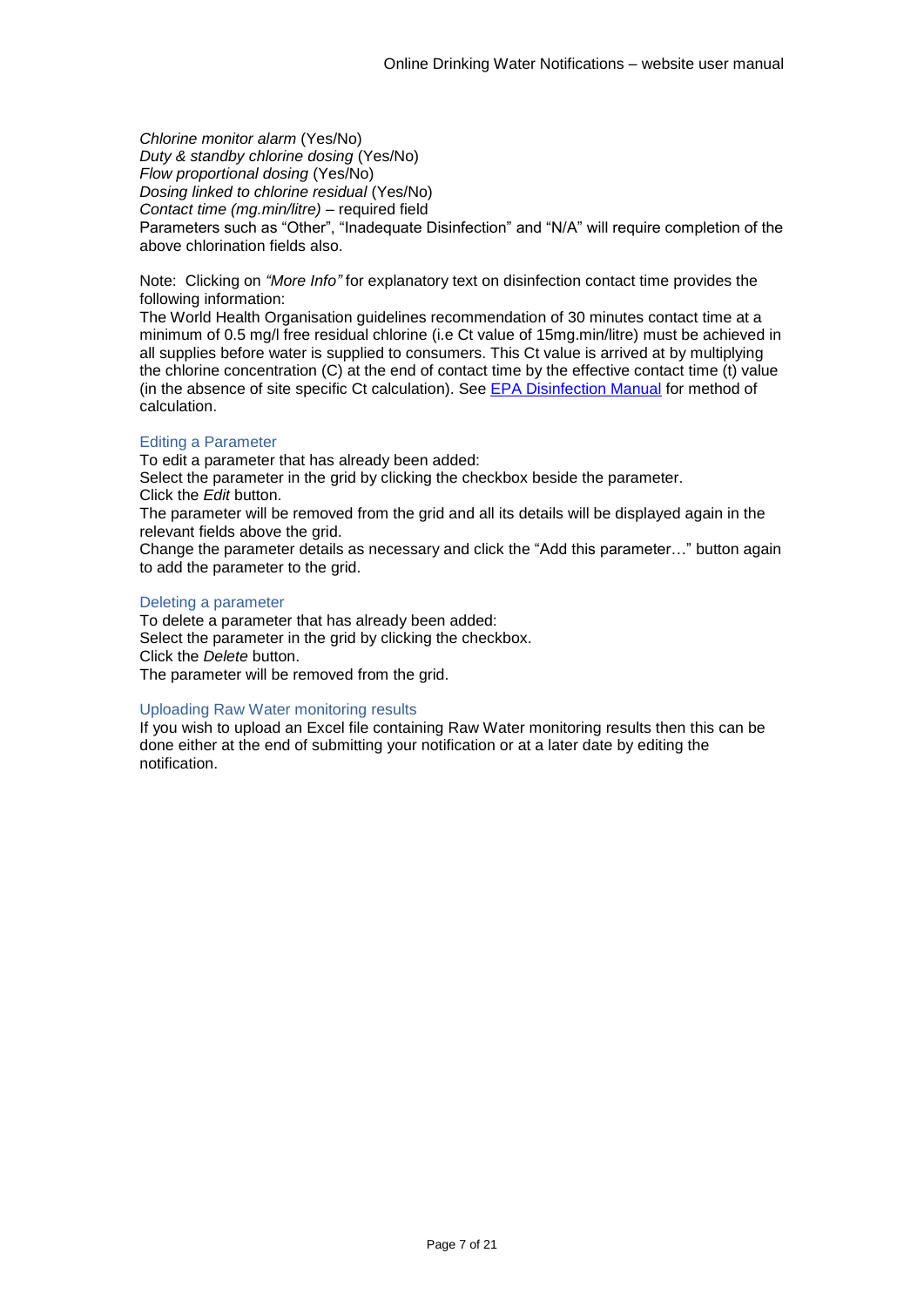| <b>Parameter Details</b>                   |                                                                                                                                                                  |  |
|--------------------------------------------|------------------------------------------------------------------------------------------------------------------------------------------------------------------|--|
| * - Fields Required                        |                                                                                                                                                                  |  |
| Parameter                                  | Please Select<br>▼                                                                                                                                               |  |
| Limit                                      |                                                                                                                                                                  |  |
| Units                                      |                                                                                                                                                                  |  |
| Result (numeric)                           | $\ast$                                                                                                                                                           |  |
| Exceeded in last 12 months                 |                                                                                                                                                                  |  |
|                                            | Tick if this parameter has been exceeded in the last 12 months                                                                                                   |  |
| Chlorine levels                            | ∸                                                                                                                                                                |  |
|                                            |                                                                                                                                                                  |  |
|                                            | 250 Characters Remaining                                                                                                                                         |  |
| Recent details of raw water                | ∸                                                                                                                                                                |  |
|                                            |                                                                                                                                                                  |  |
|                                            | 250 Characters Remaining                                                                                                                                         |  |
| <b>Additional Details</b>                  |                                                                                                                                                                  |  |
| Chlorine monitor alarm                     | ◉ No<br>◯ Yes                                                                                                                                                    |  |
| Duty & standby chlorine dosing             | ) No<br>◯ Yes                                                                                                                                                    |  |
| Flow proportional dosing                   | ) No<br>O Yes                                                                                                                                                    |  |
| Dosing linked to Chlorine Residual eyes    | () No                                                                                                                                                            |  |
| <b>Effective Contact Time</b>              | * More Info                                                                                                                                                      |  |
|                                            | (mg.min/litre)                                                                                                                                                   |  |
|                                            | Add this parameter to the notification                                                                                                                           |  |
|                                            | Click the "Add parameter " button above to tabulate the parameter details you have just entered.                                                                 |  |
|                                            | Then proceed by clicking "Next" or enter details of a second parameter if required.                                                                              |  |
| <b>Parameter</b>                           | <b>Chlorine</b><br><b>Recent Details of</b><br><b>Exc. In 12</b><br><b>Units</b><br><b>Limit</b><br><b>Result</b><br>Months<br><b>Levels</b><br><b>Raw Water</b> |  |
| Precautionary - no exceedance<br>confirmed | <b>Not</b><br>False<br>o<br>test<br>test<br>Found                                                                                                                |  |
|                                            |                                                                                                                                                                  |  |
|                                            |                                                                                                                                                                  |  |
|                                            | Edit<br>Delete                                                                                                                                                   |  |
|                                            |                                                                                                                                                                  |  |
|                                            |                                                                                                                                                                  |  |
|                                            |                                                                                                                                                                  |  |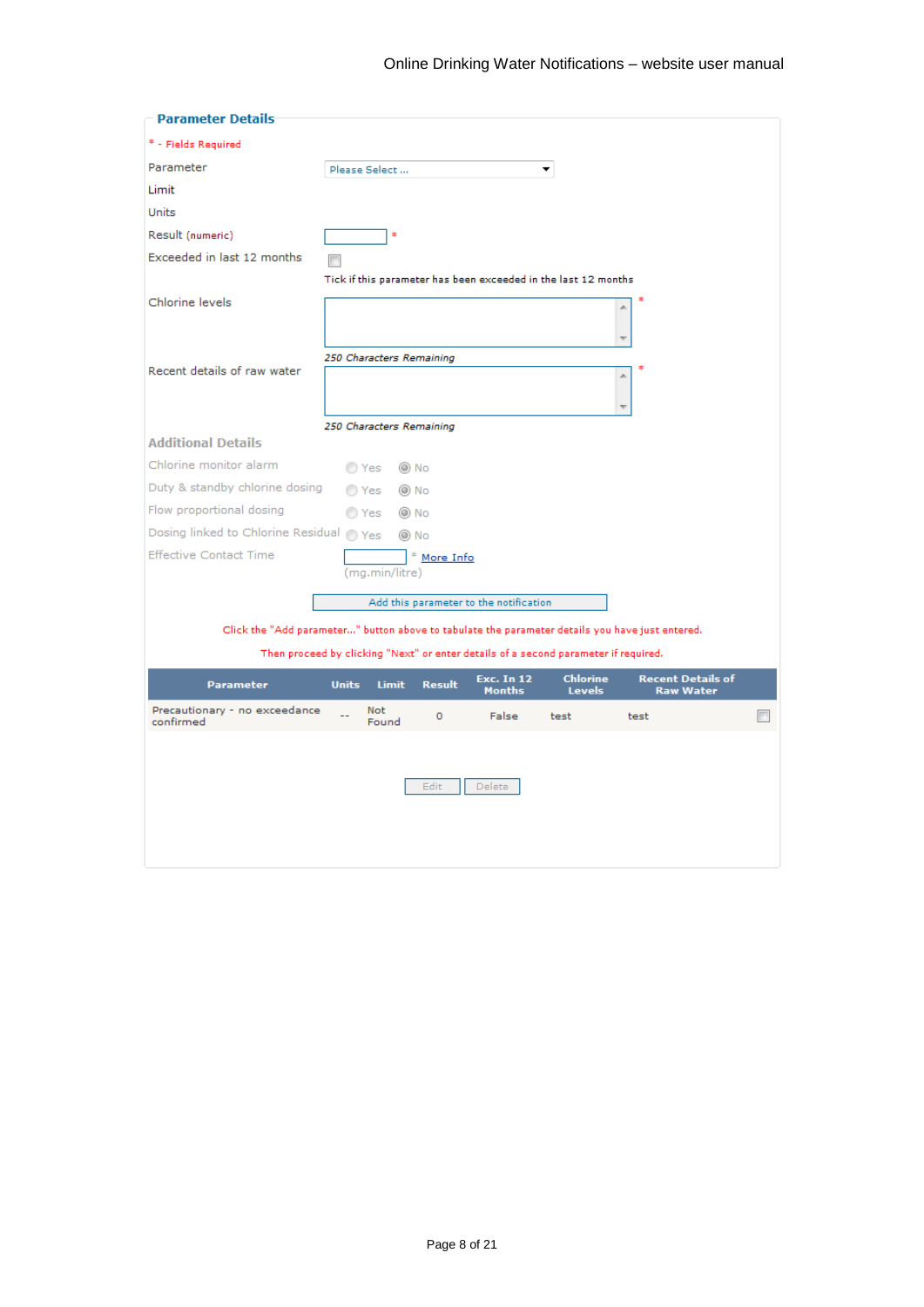# <span id="page-8-0"></span>Actions & Notices

Enter the details for this section as follows:

Select an option for the *Notification under regulation* from the dropdown list – this must be one of the following:

- Regulation  $9(1)(c)$
- $\bullet$  Regulation 10(2)

Note: For more information on these regulations please click the *More Info* link beside this field

Check the checkbox for *Has the HSE been consulted?* if appropriate. If this option is checked then a number of fields will appear below it. These are *HSE contact*, *HSE contact number* and *Advice from HSE*. All of these must be filled in if HSE were consulted.

You can also automatically retrieve your most recently entered HSE contact details from a previous notification by clicking the *Retrieve most recent contact details* button.

Check the checkbox for *Boil notice issued* if appropriate.

If this option is checked then a number of fields will appear below it.

These are *Notice (hyperlink)*, *Date issued, Date rescinded, Boil Notice Parameter and Precautionary*.

If available, paste a link to the relevant page of the Irish Water website or other location e.g. Local Authority website where the notice is available into the *Notice (hyperlink)* field. Select the *Date issued* date – This field is required and the date cannot be greater than today's date.

Select a *Date rescinded* date if appropriate.

Select the relevant parameter from the *Parameter* dropdown list. This field is required Check the checkbox for Precautionary if appropriate.

Check the checkbox for *Advisory notice issued* if appropriate.

If this option is checked then a number of fields will appear below it.

These are *Notice (hyperlink)*, *Date issued*, *Date rescinded, Advisory Notice Parameter and Precautionary*.

If available, paste a link to the relevant page of the Irish Water website or other location e.g. Local Authority website where the notice is available into the *Notice (hyperlink)* field.

Select the *Date issued* date – This field is required and the date cannot be greater than today's date.

Select a *Date rescinded* date if appropriate.

Select the relevant parameter from the *Parameter* dropdown list. This field is required. Check the checkbox for Precautionary if appropriate.

Select a *Likely cause* from the dropdown list.

Fill in the *Additional info.* field.

Fill in the *Immediate action taken to inform/protect consumers* field.

Fill in the *Immediate corrective action taken* field.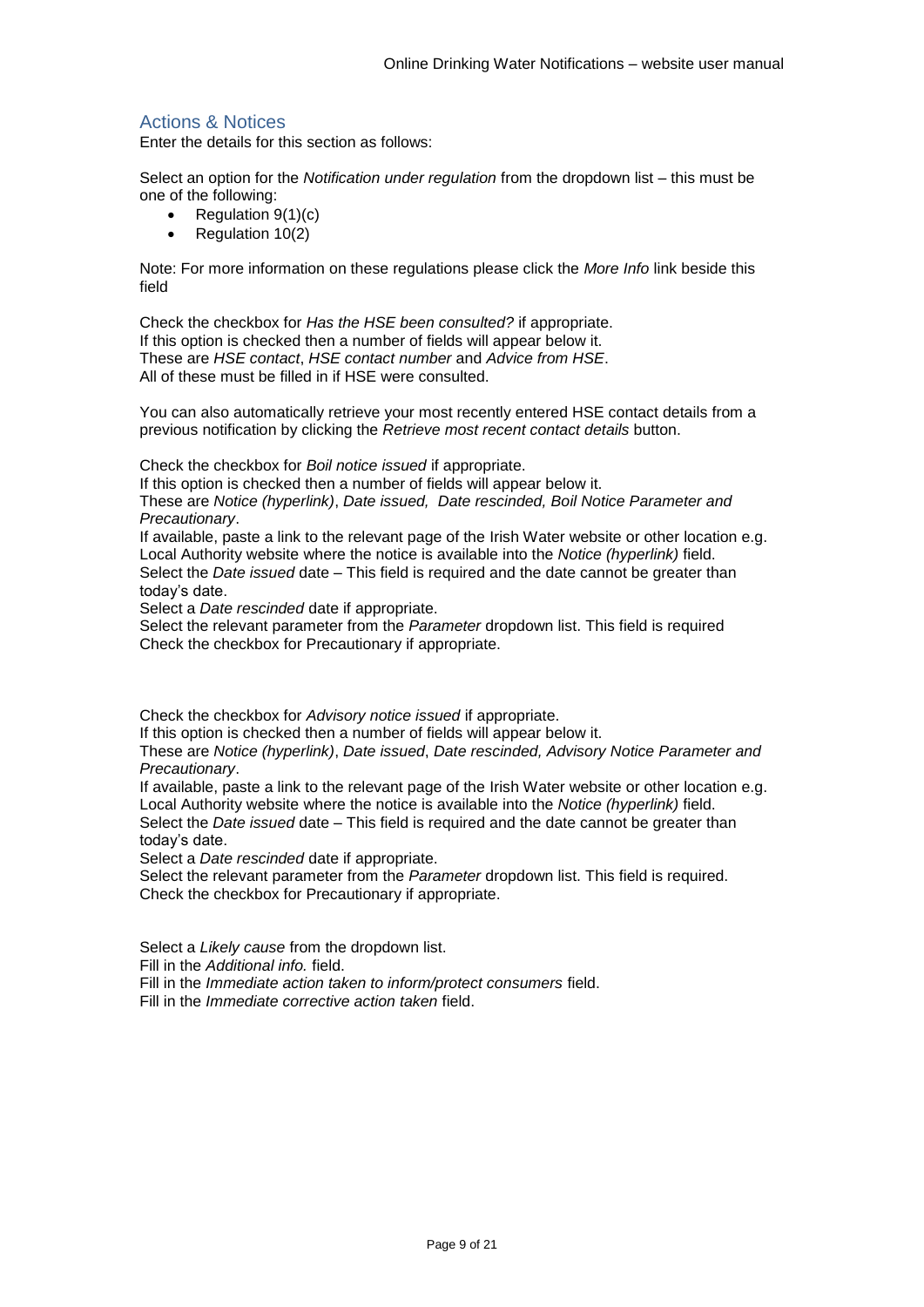| <b>Actions &amp; Notices</b>                          |                                   |
|-------------------------------------------------------|-----------------------------------|
| * - Fields Required                                   |                                   |
| Notification under regulation                         | Please Select<br>▼ *<br>More Info |
| Has the HSE been consulted?                           | $\overline{\phantom{a}}$          |
| Boil notice issued                                    |                                   |
| Advisory Notice Issued                                |                                   |
|                                                       |                                   |
| Likely causes                                         | Please Select<br>∣≉<br>▼          |
| Additional info.                                      | ×.                                |
|                                                       |                                   |
|                                                       | 500 Characters Remaining          |
| Immediate action taken to<br>inform/protect consumers | ×.                                |
|                                                       |                                   |
|                                                       | 500 Characters Remaining          |
| Immediate corrective action<br>taken                  | ×.                                |
|                                                       |                                   |
|                                                       | 500 Characters Remaining          |
|                                                       |                                   |
|                                                       |                                   |
|                                                       |                                   |
|                                                       |                                   |
|                                                       |                                   |
|                                                       |                                   |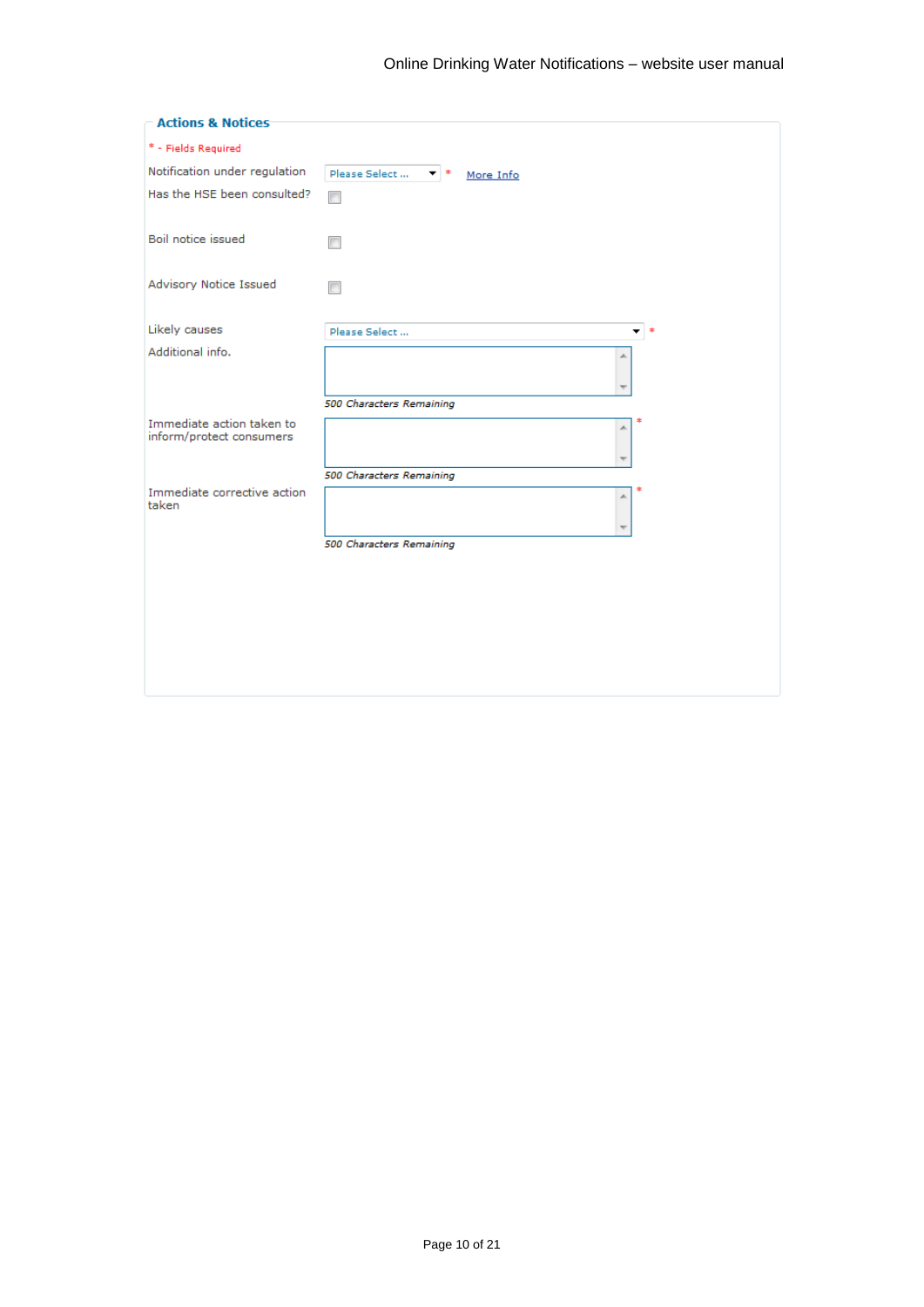# <span id="page-10-0"></span>Notified By

Enter the details for this section as follows: Select a *contact title* from the dropdown list. Enter a *contact forename*. Enter a *contact surname*. Enter the *contact phone number*. Enter the *contact email address*.

You can also automatically retrieve your most recently entered contact details from a previous notification by clicking the *Retrieve most recent contact details* button.

| <b>Notified By-</b> |                                      |
|---------------------|--------------------------------------|
| All Fields Required |                                      |
| Notification date   | 07/09/2012                           |
| Title               | Mr.<br>$\overline{\phantom{a}}$      |
| Forename            |                                      |
| Surname             |                                      |
| Contact number      |                                      |
| Email address       |                                      |
|                     | Retrieve most recent contact details |

When this page has been completed click the *Next* button to move to the next step of the notification.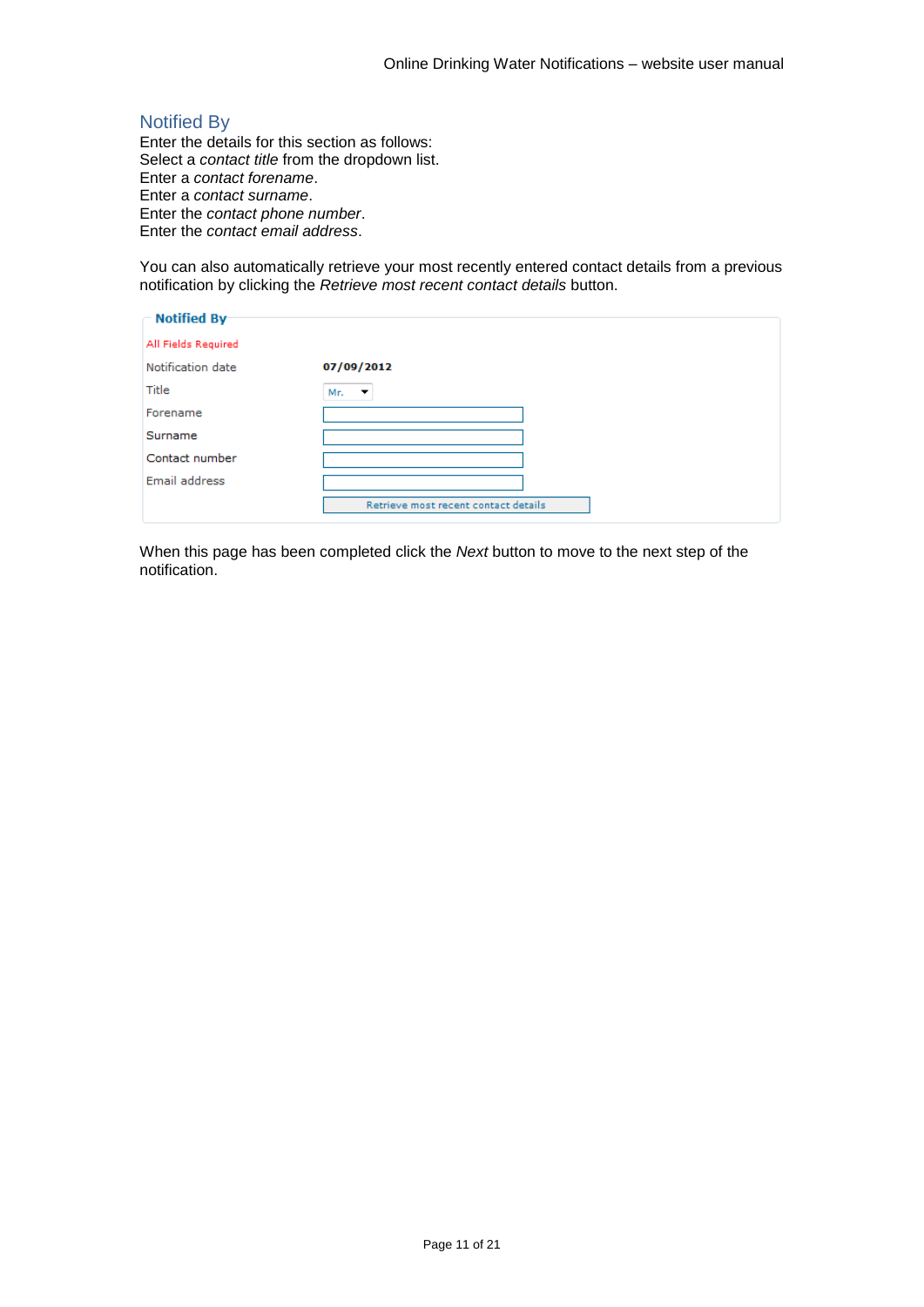### <span id="page-11-0"></span>Summary page

The final page shows a summary of all the details you have entered on the notification. Please review all the details for the notification before submitting it.

If you need to change any details click the *Back* button to go back to previous steps and change any details as necessary.

If you wish to submit the notification, click the *Finish* button.

### <span id="page-11-1"></span>Confirmation page

When you have submitted the notification a confirmation page will be displayed. From this page you can return to the notification history page of the website by clicking the link.

You can also optionally upload a Raw Water Excel file containing monitoring results – See section later for more information on this.

The new notification which you have submitted should now appear on the list of previous notifications.

The *EPA Reference* for the new notification will be pending and will be updated by the EPA.

#### **Add Notification**

Thank vou.

Your Drinking Water Notification has been successfully submitted to the EPA.

If you have monitoring results for Raw Water then please upload an Excel file containing these results by clicking the button below.

Alternatively, you may return to upload these results at a later stage.

Upload Raw Water details file(s)

Return to the **History** page

*Note: If you try to create a new notification for a scheme that already has an open notification with the same parameters then you will be informed of this and the new notification will not be created.*

#### **Add Notification**

There is already a file open for the scheme: Boolavogue Housing with the parameter: **Epichlorohydrin** 

Please contact the relevant EPA inspector regarding this open file

Alternatively email: odwn@epa.ie

Return to the start page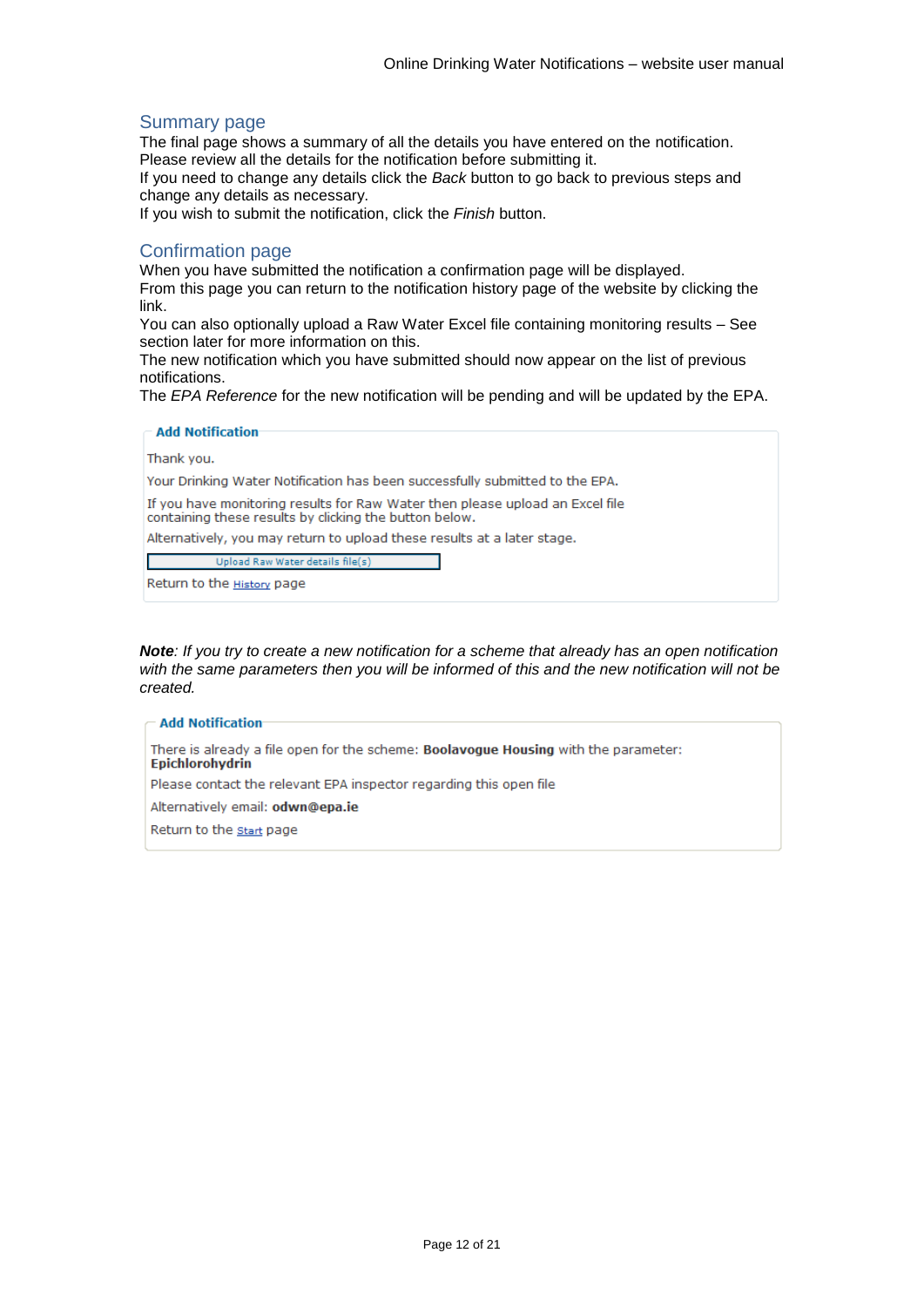# <span id="page-12-0"></span>Updating an existing notification

To update an existing Notification, select the notification from the grid then click the *Edit* button.

| <b>Select Notification</b>                                     |                                                                                |
|----------------------------------------------------------------|--------------------------------------------------------------------------------|
| Select notification to edit                                    | Notification date: 16/10/2013 (Initial) >                                      |
| <b>Update Notification</b><br>(All fields required)<br>Region: | <b>Wexford County</b>                                                          |
| Supply name:                                                   | <b>Enniscorthy</b>                                                             |
| Supply code:                                                   | 3300PUB1491                                                                    |
| Sample date:                                                   | 16/10/2013                                                                     |
| Sample location:                                               | 杰<br>$\overline{\nabla}$                                                       |
| <b>HSE</b> advice:                                             | Update                                                                         |
| Boil notice issued:                                            | Update                                                                         |
| Advisory notice issued:                                        | Update                                                                         |
| Raw Water Details file:                                        | <b>Not uploaded</b>                                                            |
|                                                                | Add Additional Notification<br>Upload Raw Water details file(s)<br><b>Back</b> |

To add an additional notification for the same parameter and same supply as this file, click on the "Add Additional<br>Notification" button above.

First, select the notification to be updated from the dropdown list at the top of the page. The initial notification will be the one first submitted.

Additional notifications will be listed in the dropdown list also if they have been submitted – See section later on adding additional notifications.

Only certain fields can be edited on a notification as follows:

### <span id="page-12-1"></span>HSE advice

If HSE advice was not entered when submitting the original notification then it is possible to enter this by editing the notification.

Click *Update* beside HSE advice.

The following page will be shown:

| <b>HSE Advice</b><br>(All fields required) |                                      |                          |
|--------------------------------------------|--------------------------------------|--------------------------|
|                                            | Retrieve most recent contact details |                          |
| <b>HSE</b> contact                         |                                      |                          |
| HSE contact number                         |                                      |                          |
| Advice from HSE                            |                                      | ∸                        |
|                                            |                                      | $\overline{\phantom{a}}$ |
|                                            | 500 Characters Remaining             |                          |
|                                            | Close<br>Save                        |                          |

Enter a *HSE contact name*, *contact number* and the *HSE advice* and click the *Save* button.

You can also automatically retrieve your most recently entered HSE contact details from a previous notification by clicking the *Retrieve most recent contact details* button.

The updated details will be shown.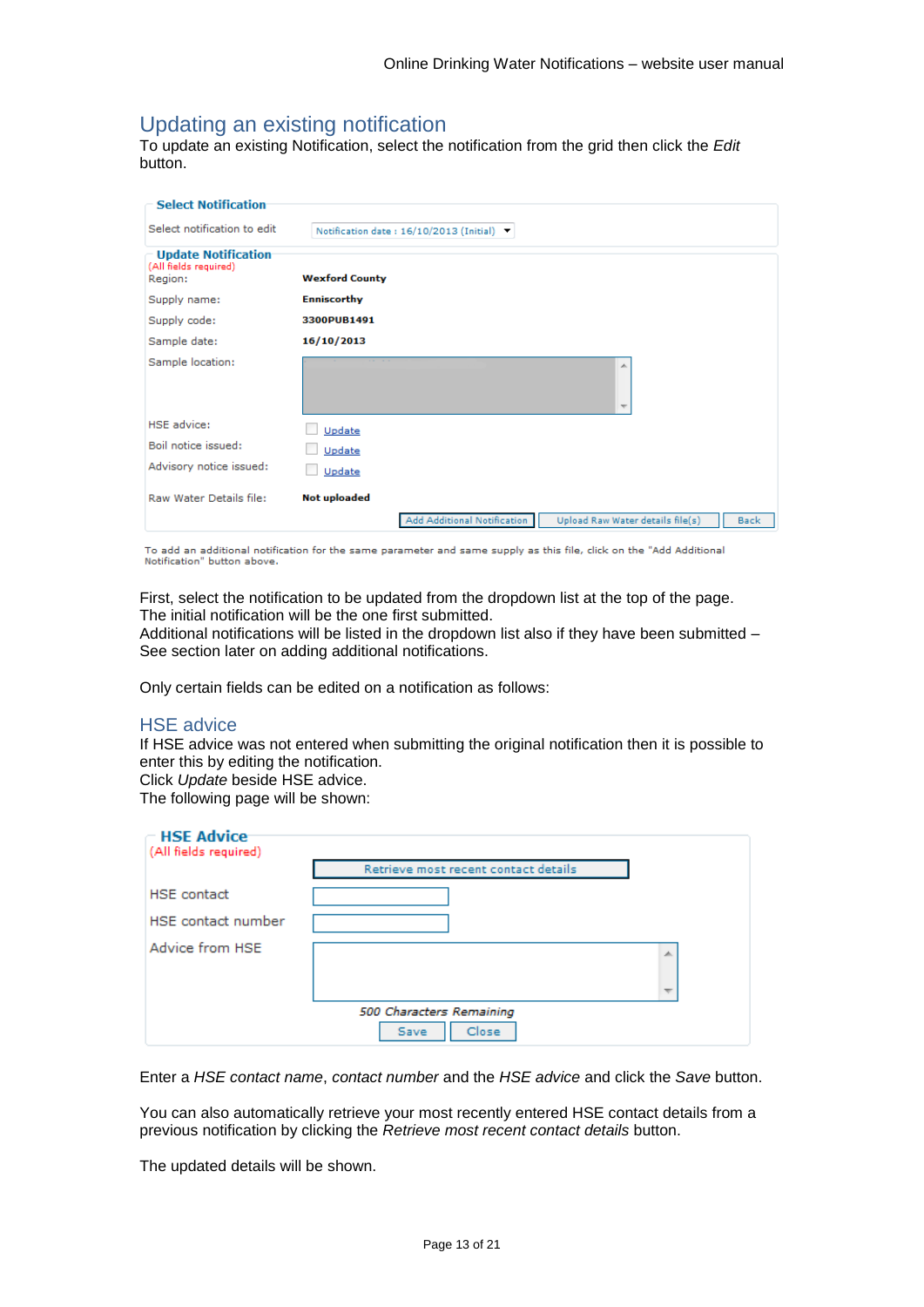| <b>HSE Advice</b>                                                 |                         |
|-------------------------------------------------------------------|-------------------------|
| <b>HSE</b> contact                                                | <b>Joe Bloggs</b>       |
| HSE contact number                                                | 1234567                 |
| Advice from HSE                                                   | test                    |
|                                                                   | <b>HSE Advice saved</b> |
| Please contact the assigned inspector to update this information. |                         |
| Close                                                             |                         |

Click the *Close* button to return to the Update notification page.

Once HSE advice has been entered it is not possible to change this again. If you need to change HSE details or advice you will need to contact your EPA inspector directly.

| <b>Select Notification</b>                                     |                                                                                |
|----------------------------------------------------------------|--------------------------------------------------------------------------------|
| Select notification to edit                                    | Notification date: 16/10/2013 (Initial)                                        |
| <b>Update Notification</b><br>(All fields required)<br>Region: | <b>Wexford County</b>                                                          |
| Supply name:                                                   | <b>Enniscorthy</b>                                                             |
| Supply code:                                                   | 3300PUB1491                                                                    |
| Sample date:                                                   | 16/10/2013                                                                     |
| Sample location:                                               | A<br>$\overline{\nabla}$                                                       |
| <b>HSE</b> advice:                                             | View                                                                           |
| Boil notice issued:                                            | Update                                                                         |
| Advisory notice issued:                                        | Update                                                                         |
| Raw Water Details file:                                        | <b>Not uploaded</b>                                                            |
|                                                                | Add Additional Notification<br>Upload Raw Water details file(s)<br><b>Back</b> |

To add an additional notification for the same parameter and same supply as this file, click on the "Add Additional<br>Notification" button above.

To view the HSE details again click *View*.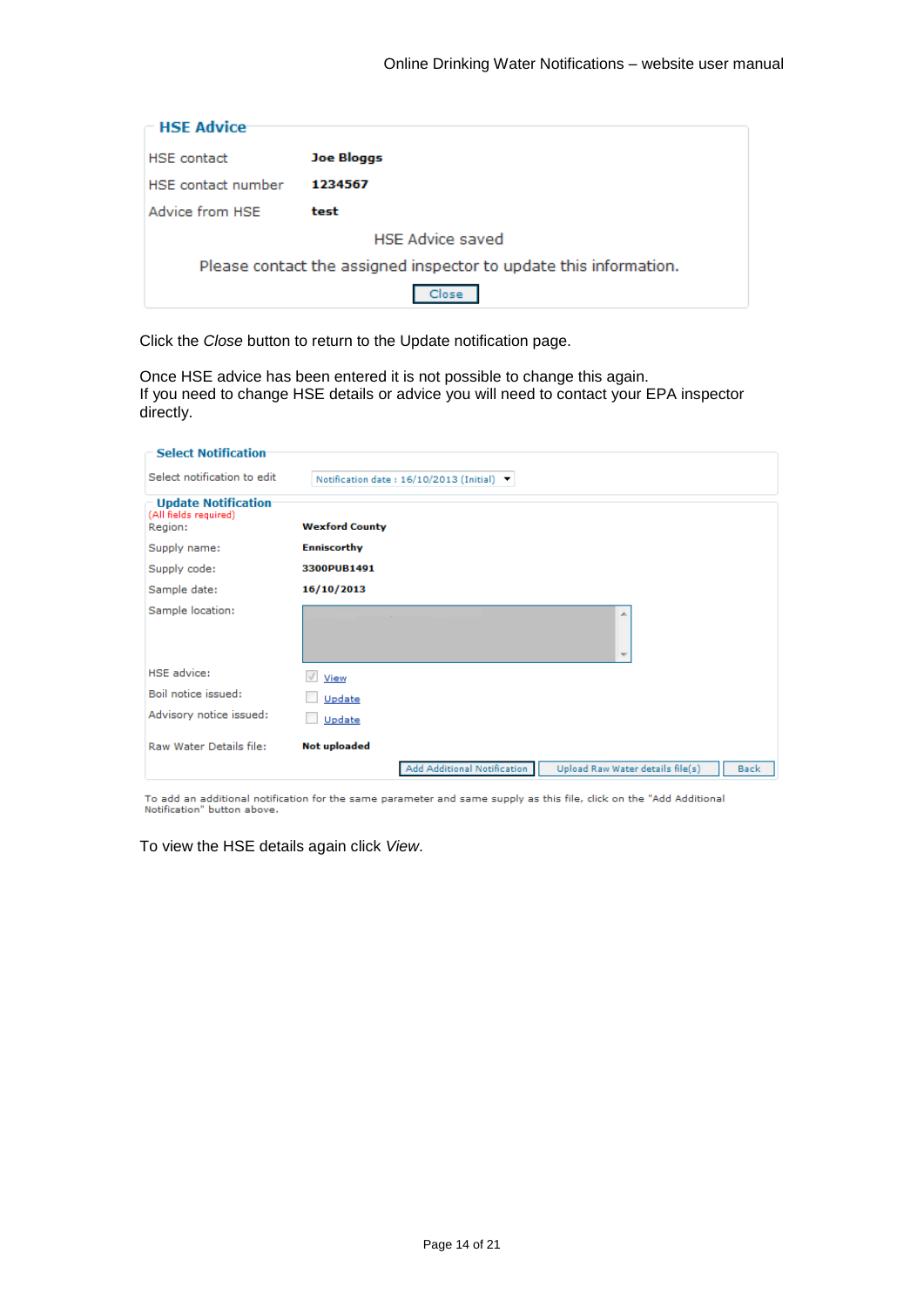## <span id="page-14-0"></span>Boil Notice

If no boil notice has been specified in the original notification already, then you can add a boil notice for the notification.

Click the Update button.

The following page will be shown:

| <b>Boil Notice</b> |                                                              |  |
|--------------------|--------------------------------------------------------------|--|
| Notice (hyperlink) |                                                              |  |
|                    | Please insert a hyperlink to the boil notice on your website |  |
| Date issued        | $\overline{\mathbf{v}}$<br>$\ast$                            |  |
| Date rescinded     | $\checkmark$                                                 |  |
| Parameter          | Precautionary<br>– I≉<br>Please Select                       |  |
|                    | Close<br><b>Save</b>                                         |  |

Enter the website address for the boil notice.

Select the date that the boil notice was issued. This field is required and the date cannot be greater than today's date.

Select the date that the boil notice was rescinded. The rescinded date cannot be before the issued date.

Select the relevant parameter from the *Parameter* dropdown list. This field is required. Select whether the notice is precautionary or not.

Once the date issued has been updated it cannot be changed again.

Click Save then click Close.

If the boil notice has been issued but not rescinded in the original notification, then you can edit the boil notice.

Click the Update button.

The following page will be shown:

| <b>Boil Notice</b> |                                                              |  |
|--------------------|--------------------------------------------------------------|--|
| Notice (hyperlink) | http://www.yourwebsite.com                                   |  |
|                    | Please insert a hyperlink to the boil notice on your website |  |
| Date issued        | 06/09/2012 $\blacktriangledown$<br>÷                         |  |
| Date rescinded     |                                                              |  |
| Parameter          | Precautionary<br>$\bullet$ $\bullet$<br>Aluminium            |  |
|                    | Close<br>Save                                                |  |

Select the date that the boil notice was rescinded and click the *Save* button. The rescinded date cannot be before the issued date.

Once the date rescinded has been updated it cannot be changed again.

If the boil notice has been both issued and rescinded in the original notification, then you can only view the notification by clicking View.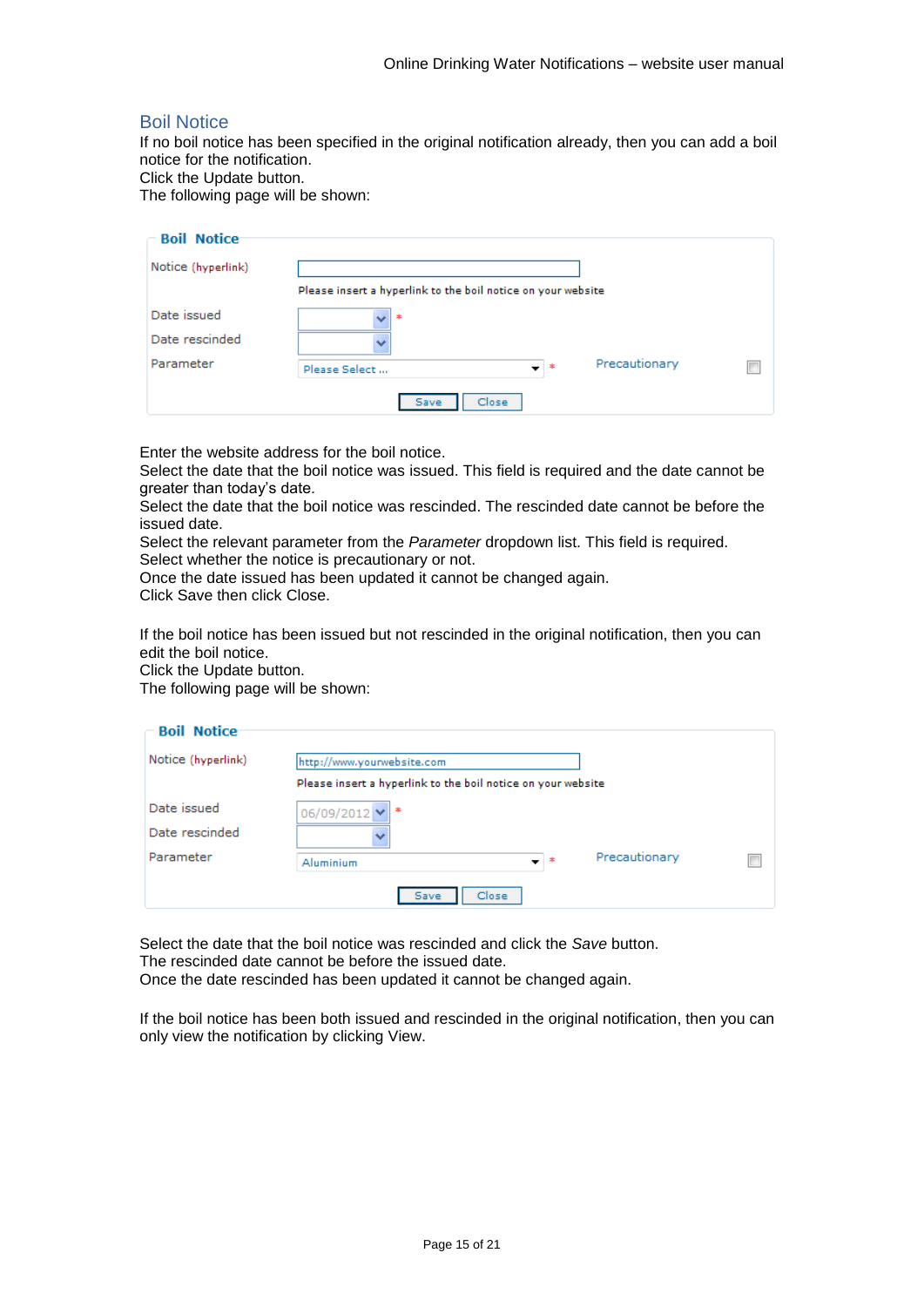| <b>Select Notification</b>                                     |                                                                                                       |
|----------------------------------------------------------------|-------------------------------------------------------------------------------------------------------|
| Select notification to edit                                    | Notification date: 16/10/2013 (Initial)                                                               |
| <b>Update Notification</b><br>(All fields required)<br>Region: | <b>Wexford County</b>                                                                                 |
| Supply name:                                                   | <b>Enniscorthy</b>                                                                                    |
| Supply code:                                                   | 3300PUB1491                                                                                           |
| Sample date:                                                   | 16/10/2013                                                                                            |
| Sample location:                                               | ∸<br>$\overline{\phantom{a}}$                                                                         |
| <b>HSE</b> advice:                                             | $\sqrt{}$<br>View                                                                                     |
| Boil notice issued:                                            | View                                                                                                  |
| Advisory notice issued:                                        | Update                                                                                                |
| Raw Water Details file:                                        | <b>Not uploaded</b><br>Add Additional Notification<br>Upload Raw Water details file(s)<br><b>Back</b> |

To add an additional notification for the same parameter and same supply as this file, click on the "Add Additional<br>Notification" button above.

#### Click the View button. The following page will be shown:

| <b>Boil Notice</b>                                                |                            |
|-------------------------------------------------------------------|----------------------------|
| Notice (hyperlink)                                                | http://www.yourwebsite.com |
| Notice Issued                                                     | 06/09/2012                 |
| Notice Rescinded                                                  | 07/09/2012                 |
| <b>Boil Notice Parameter</b>                                      | <b>Aluminium</b>           |
| Precautionary                                                     |                            |
| Please contact the assigned inspector to update this information. |                            |
| Close                                                             |                            |

### <span id="page-15-0"></span>Advisory Notice

If no advisory notice has been specified in the original notification already, then you can add an advisory notice for the notification.

Click the Update button.

The following page will be shown:

| <b>Advisory Notice</b> |                                                                  |  |
|------------------------|------------------------------------------------------------------|--|
| Notice (hyperlink)     |                                                                  |  |
|                        | Please insert a hyperlink to the advisory notice on your website |  |
| Date issued            | $\overline{\mathbf{v}}$<br>*                                     |  |
| Date rescinded         | v                                                                |  |
| Parameter              | Precautionary<br>– I*<br>Please Select                           |  |
|                        | Close<br>Save                                                    |  |

Enter the website address for the advisory notice.

Select the date that the advisory notice was issued. This field is required and the date cannot be greater than today's date.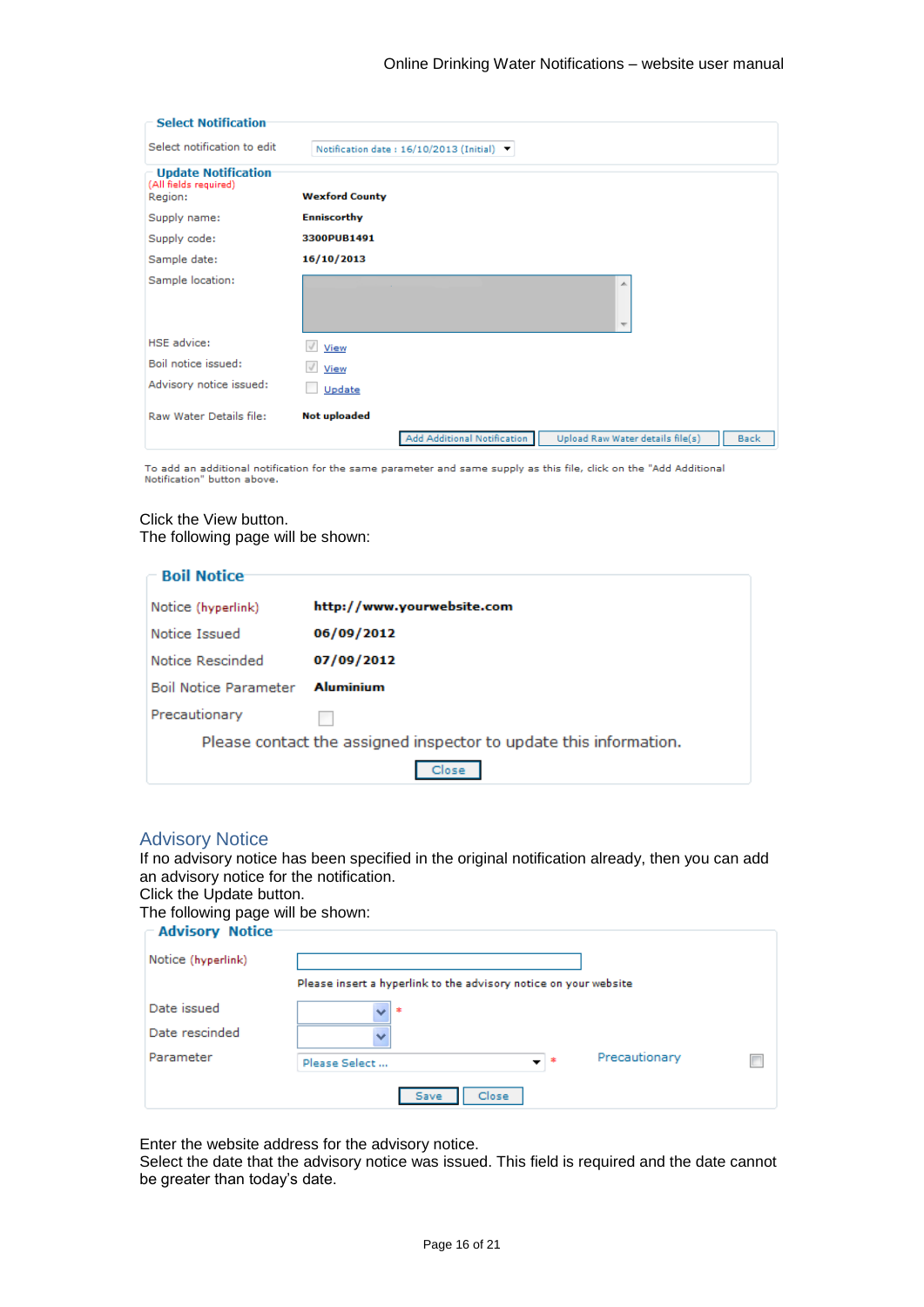Select the date that the advisory notice was rescinded. The rescinded date cannot be before the issued date.

Select the relevant parameter from the *Parameter* dropdown list. This field is required. Select whether the notice is precautionary or not.

Once the date issued has been updated it cannot be changed again.

Click Save then click Close.

If the advisory notice has been issued but not rescinded in the original notification, then you can edit the advisory notice.

Click the Update button.

The following page will be shown:

| <b>Advisory Notice</b> |                                                                     |  |
|------------------------|---------------------------------------------------------------------|--|
| Notice (hyperlink)     | http://www.yourwebsite.com                                          |  |
|                        | Please insert a hyperlink to the advisory notice on your website    |  |
| Date issued            | 01/09/2012 ₩<br>∗                                                   |  |
| Date rescinded         |                                                                     |  |
| Parameter              | Precautionary<br>$\pm$ $\pm$<br>$\overline{\phantom{a}}$<br>Arsenic |  |
|                        | Close<br>Save                                                       |  |

Select the date that the advisory notice was rescinded and click the *Save* button. The rescinded date cannot be before the issued date.

Once the date rescinded has been updated it cannot be changed again.

If the advisory notice has been both issued and rescinded in the original notification, then you can only view the notification by clicking View.

Click the View button.

The following page will be shown:

| <b>Advisory Notice</b>                                            |                            |
|-------------------------------------------------------------------|----------------------------|
| Notice (hyperlink)                                                | http://www.yourwebsite.com |
| Notice Issued                                                     | 01/09/2012                 |
| Notice Rescinded                                                  | 05/09/2012                 |
| Advisory Notice Parameter <b>Arsenic</b>                          |                            |
| Precautionary                                                     |                            |
| Please contact the assigned inspector to update this information. |                            |
|                                                                   | lose                       |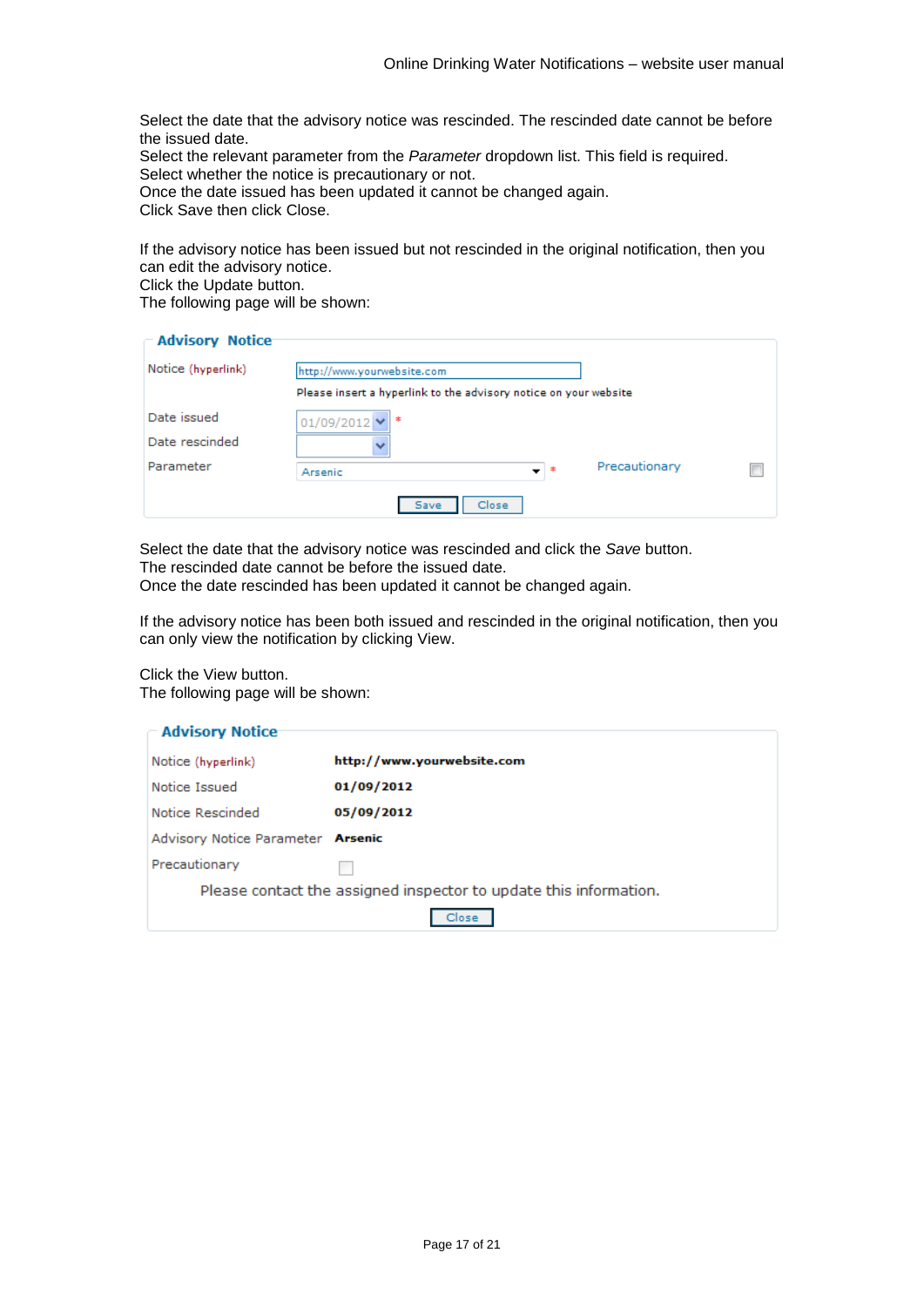# <span id="page-17-0"></span>Viewing an existing Notification

To view an existing notification, select the record by clicking the checkbox to the right of the grid. The record should become highlighted. Click the *View* button to display the details of the notification. This is for viewing purposes only and none of the fields can be edited on this page.

Click *Back* to return the Notification History page.

# <span id="page-17-1"></span>Viewing a PDF of the Notification

A PDF version of the notification is available which can be printed, saved or emailed as necessary.

To display the PDF first view the notification as detailed above. Click the *View PDF* button.

The PDF should open in a new window.

Note: To view the PDF you will need Adobe Acrobat © or similar software installed on your PC.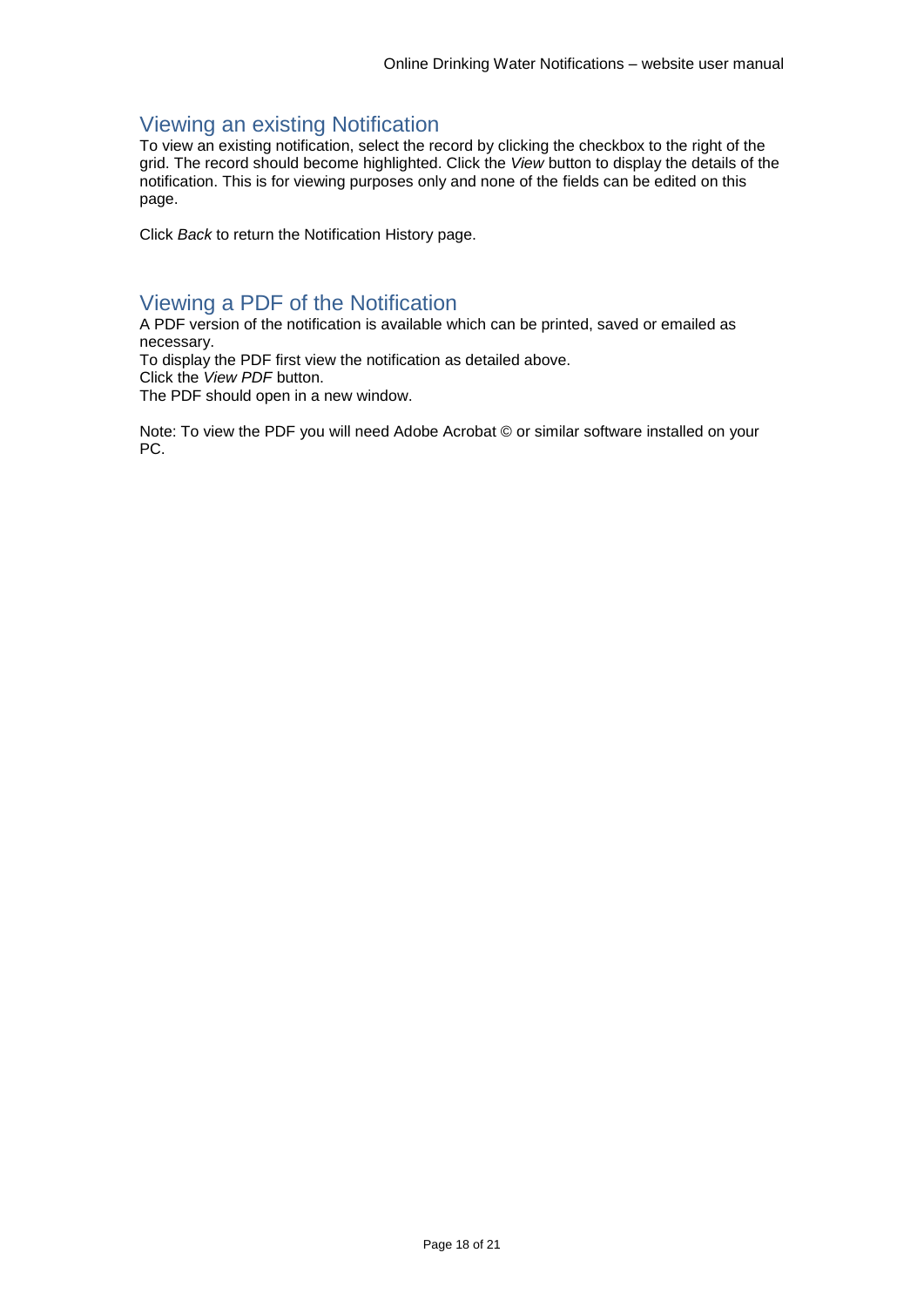# <span id="page-18-0"></span>Entering an Additional Notification

To enter an additional notification, select the notification from the grid then click the *Edit* button.

| <b>Select Notification</b>                                     |                                                                                |
|----------------------------------------------------------------|--------------------------------------------------------------------------------|
| Select notification to edit                                    | Notification date: 16/10/2013 (Initial)                                        |
| <b>Update Notification</b><br>(All fields required)<br>Region: | <b>Wexford County</b>                                                          |
| Supply name:                                                   | <b>Enniscorthy</b>                                                             |
| Supply code:                                                   | 3300PUB1491                                                                    |
| Sample date:                                                   | 16/10/2013                                                                     |
| Sample location:                                               | 业<br>$\overline{\phantom{a}}$                                                  |
| <b>HSE</b> advice:                                             | Update                                                                         |
| Boil notice issued:                                            | Update                                                                         |
| Advisory notice issued:                                        | Update                                                                         |
| Raw Water Details file:                                        | <b>Not uploaded</b>                                                            |
|                                                                | Add Additional Notification<br>Upload Raw Water details file(s)<br><b>Back</b> |

To add an additional notification for the same parameter and same supply as this file, click on the "Add Additional<br>Notification" button above.

Click the *Add Additional Notification* button. The new notification page will be displayed.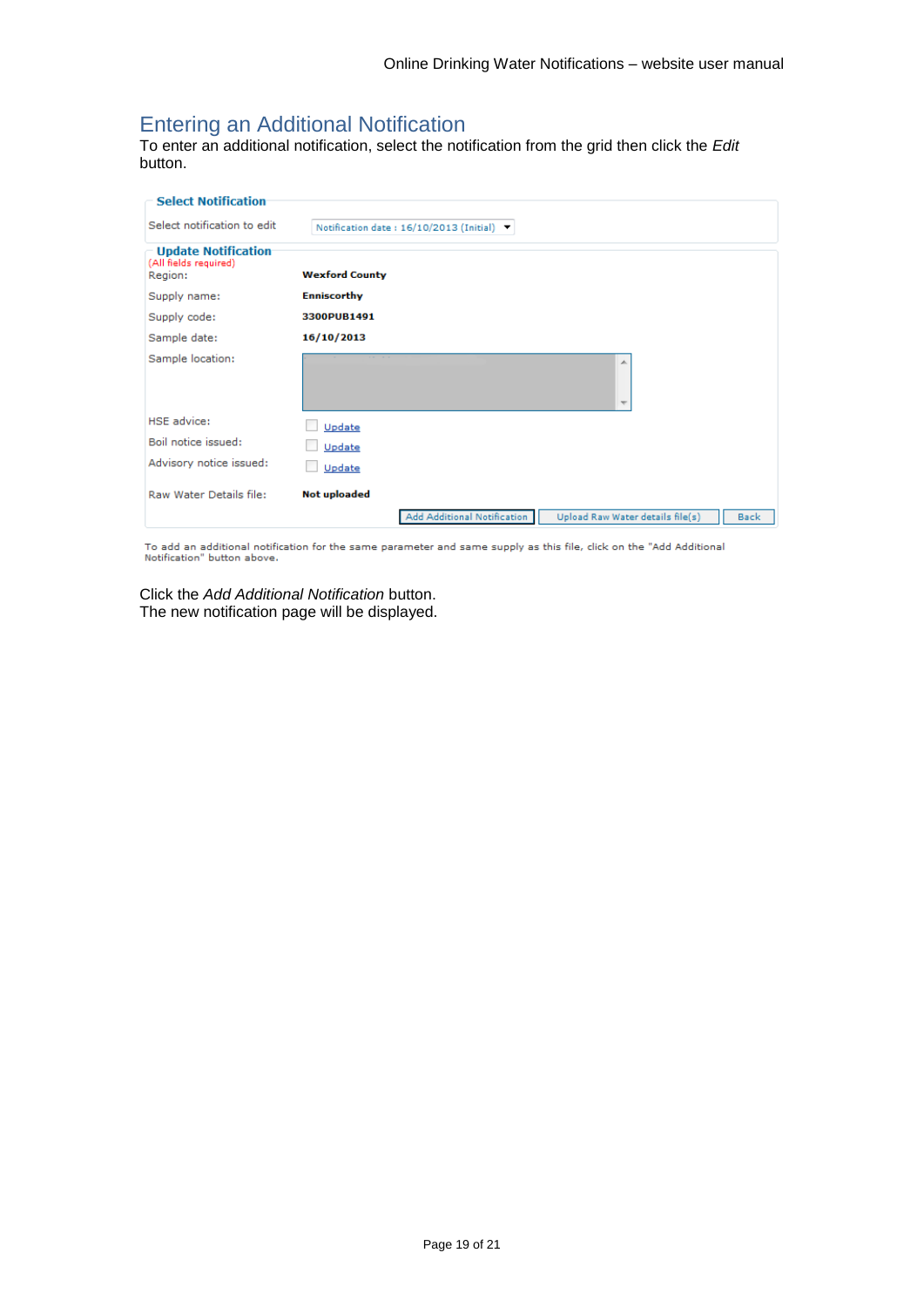| <b>Supply Details</b>         |                                                                |
|-------------------------------|----------------------------------------------------------------|
| All Fields Required           |                                                                |
| Region                        | <b>Wexford County</b>                                          |
| Supply name                   | <b>Enniscorthy</b>                                             |
| Supply code                   | 3300PUB1491                                                    |
| Population served             | 11000                                                          |
| Population affected (numeric) | 이슈<br>Copy from population served                              |
| Sample date                   | 28/01/2014 V                                                   |
| Sample type                   | Please Select ▼                                                |
| Sample location               |                                                                |
|                               | 250 Characters Remaining                                       |
| Source water type             | Please Select T                                                |
| Source water name(s)          |                                                                |
| <b>Parameter Details</b>      |                                                                |
| * - Fields Required           |                                                                |
| Parameter                     | Please Select                                                  |
| Limit                         |                                                                |
| Units                         |                                                                |
| Result (numeric)              | $\ast$                                                         |
| Exceeded in last 12 months    |                                                                |
|                               | Tick if this parameter has been exceeded in the last 12 months |
| Chlorine levels               |                                                                |
| Recent details of raw water   | 250 Characters Remaining                                       |
|                               | ∸                                                              |
|                               | 250 Characters Remaining                                       |

#### **Supply & Parameter Details**

The supply details cannot be changed as they will be the same as those selected for the initial notification.

The process for completing and submitting an additional notification is the same as for an initial notification.